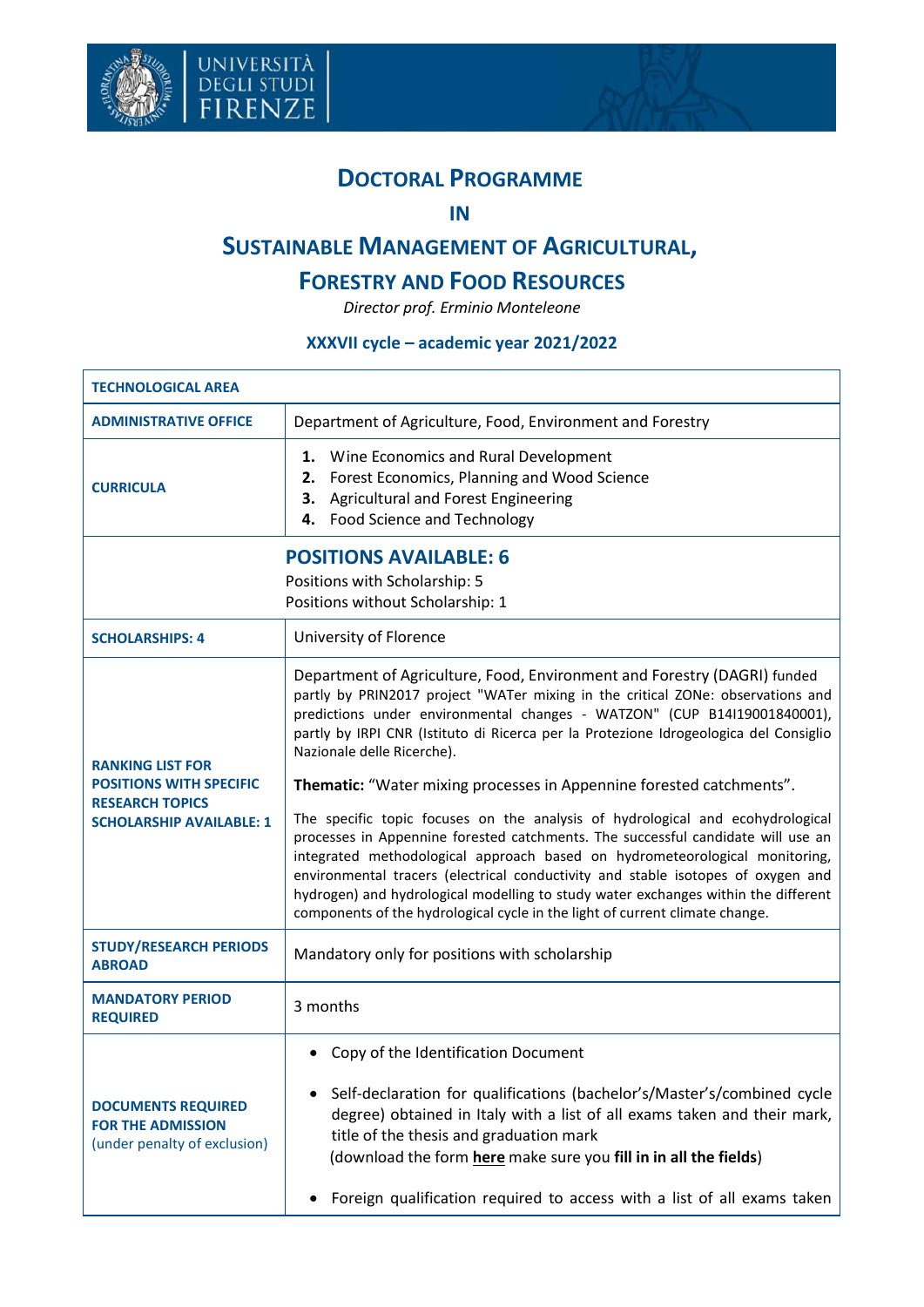|                                                        | and their mark, title of the thesis and graduation mark.                                                                                                                                                                                                                                                                                                                                                                                                                                                                                                                                                                                     |                  |                  |
|--------------------------------------------------------|----------------------------------------------------------------------------------------------------------------------------------------------------------------------------------------------------------------------------------------------------------------------------------------------------------------------------------------------------------------------------------------------------------------------------------------------------------------------------------------------------------------------------------------------------------------------------------------------------------------------------------------------|------------------|------------------|
|                                                        | The same documentation except for the final mark must be submitted by<br>those who will graduate by 31/10/2021                                                                                                                                                                                                                                                                                                                                                                                                                                                                                                                               |                  |                  |
| <b>DOCUMENTS REQUIRED</b><br><b>FOR THE EVALUATION</b> | <b>MANDATORY</b><br>Curriculum vitae (European format)<br>Research Project<br><b>OPTIONAL</b><br>List of publications<br>$\bullet$<br>Any other scientific qualification document                                                                                                                                                                                                                                                                                                                                                                                                                                                            |                  |                  |
| <b>REFERENCE LETTERS</b>                               | A section is provided in the online application to specify the e-mail address of<br>one professor/researcher willing to provide information about candidates<br>training path and activities performed within a scientific field related to the<br>Ph.D. course.                                                                                                                                                                                                                                                                                                                                                                             |                  |                  |
| <b>RESEARCH PROJECT</b>                                | The research project must refer to one of the research topics of the PhD<br>program (http://www.phd-gsrafa.dagri.unifi.it/ls-13-curricula.html?newlang=eng).<br>The project can be written in Italian or English and should be organized in the<br>following sections: title, research question and state of the art, aims,<br>materials and methods, expected results, cited references. The project<br>should not exceed 12000 characters including spaces (not including<br>references, tables and figures).<br>The project will not necessarily be the PhD thesis project of the candidate,<br>should he/she be accepted in the program. |                  |                  |
|                                                        | Evaluation of curriculum vitae, research project, publications and<br>other qualification documents<br><b>Interview</b><br>As detailed in the section below "Evaluation Marks".                                                                                                                                                                                                                                                                                                                                                                                                                                                              |                  |                  |
| <b>EVALUATION PROCEDURE</b>                            |                                                                                                                                                                                                                                                                                                                                                                                                                                                                                                                                                                                                                                              |                  |                  |
| <b>OTHER LANGUAGE FOR THE</b><br><b>INTERVIEW</b>      | English                                                                                                                                                                                                                                                                                                                                                                                                                                                                                                                                                                                                                                      |                  |                  |
| <b>INTERVIEW MODE</b>                                  | <b>Remotely (videocall)</b>                                                                                                                                                                                                                                                                                                                                                                                                                                                                                                                                                                                                                  |                  |                  |
| <b>FURTHER INFORMATION</b>                             | Interview in English or Italian. If in Italian, the English language knowledge is<br>tested during the interview.                                                                                                                                                                                                                                                                                                                                                                                                                                                                                                                            |                  |                  |
|                                                        | parameter                                                                                                                                                                                                                                                                                                                                                                                                                                                                                                                                                                                                                                    | minimum<br>score | maximum<br>score |
|                                                        | Curriculum vitae, publications, other<br>qualification documents                                                                                                                                                                                                                                                                                                                                                                                                                                                                                                                                                                             | 10/120           | 20/120           |
|                                                        | Research Project                                                                                                                                                                                                                                                                                                                                                                                                                                                                                                                                                                                                                             | 30/120           | 40/120           |
| <b>EVALUATION MARKS</b>                                | Applicants who obtain a mark of at least 40/120 according to the<br>minimum score for each parameter will be admitted to the interview                                                                                                                                                                                                                                                                                                                                                                                                                                                                                                       |                  |                  |
|                                                        | Interview: discussion of the research project<br>and qualification documents                                                                                                                                                                                                                                                                                                                                                                                                                                                                                                                                                                 | 40/120           | 60/120           |
|                                                        | Eligibility is achieved with a minimum score of 80/120                                                                                                                                                                                                                                                                                                                                                                                                                                                                                                                                                                                       |                  |                  |